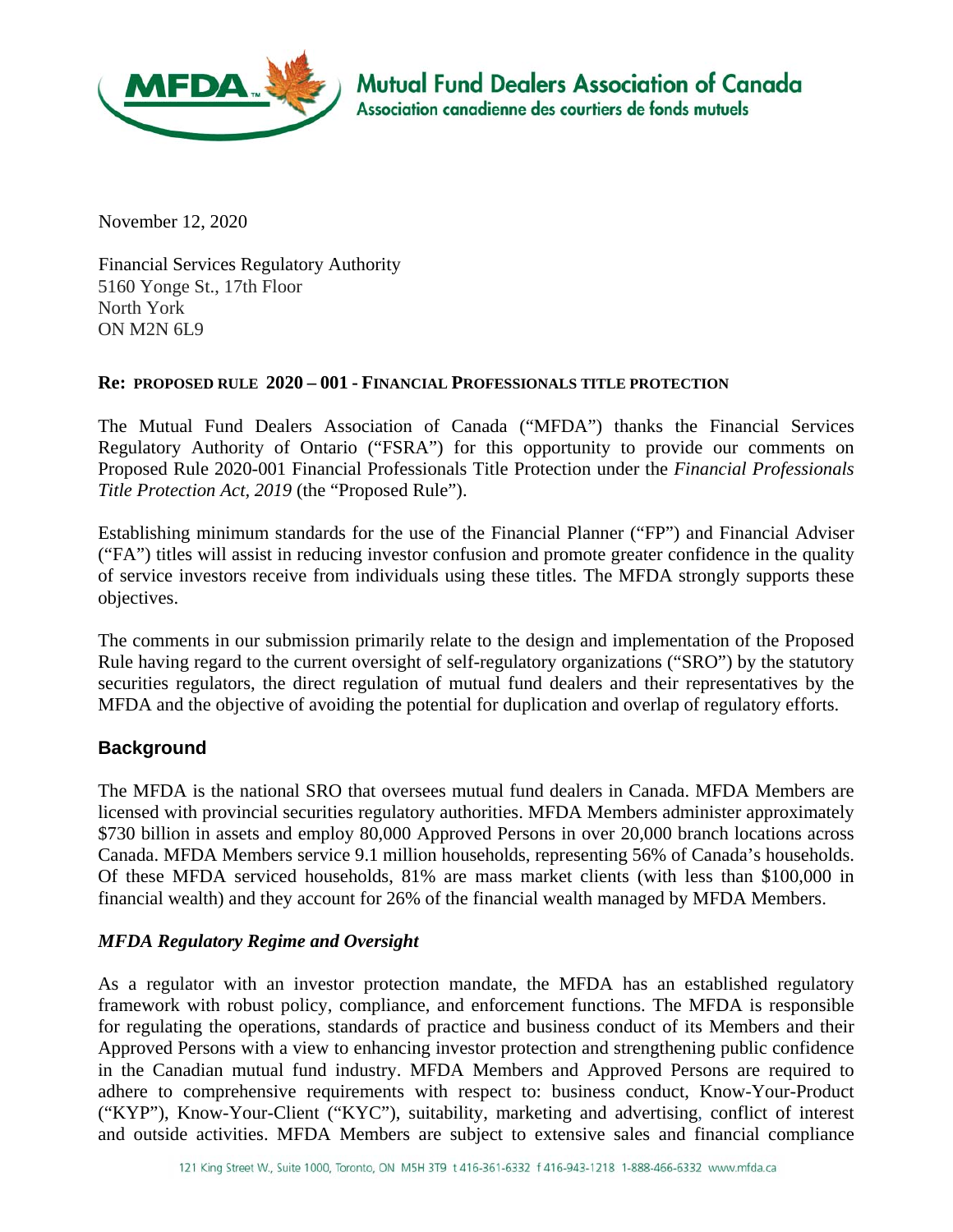reviews, which cover every aspect of the Member's operations. When it becomes apparent, through compliance reviews or investor complaints that standards have not been met, Members and their Approved Persons may be subject to discipline through enforcement proceedings, which may result in fines, suspensions or permanent prohibitions. With respect to proficiency, MFDA Approved Persons are subject to proficiency requirements under MFDA Rules as well as National Instrument 31-103 – *Registrant Requirements, Exemptions and Ongoing Registrant Obligations*. MFDA Members are also required to participate in an ombudservice and protection plan.

## *Public Interest Mandate*

The MFDA is not-for-profit with a public interest mandate and, as a SRO, is subject to the oversight of the provincial securities regulators pursuant to Recognition Orders. Under the Recognition Orders, each of the Recognizing Regulators has imposed terms and conditions on the recognition of the MFDA. Oversight by the Recognizing Regulators includes reviewing information filed by the MFDA under its Recognition Orders, reviewing and approving new and amended regulatory instruments, and performing periodic reviews of the MFDA's regulatory functions.

# **MFDA Comments on Proposed Rule**

The MFDA supports the Proposed Rule as a means to improve and enhance proficiency standards within the financial services industry and provide transparency to consumers regarding the expertise and knowledge of individuals providing financial planning and advisory services. We also support greater collaboration and coordination between regulators and credentialing bodies to ensure that individual title holders with multiple registrations and/or credentials are subject to consistent standards and oversight.

We understand that industry stakeholders have advocated for an exemption for Approved Persons of SRO Members from the Proposed Rule to avoid duplicative oversight, unnecessary regulatory burden for registrants and consumer confusion. If FSRA does not agree with such an approach, in order for Approved Persons to use the FA and FP titles, the MFDA would be required to apply for recognition as a credentialing body under sections 2 and 3 of the Proposed Rule. To avoid duplicative oversight, unnecessary regulatory burden for registrants and consumer confusion, it is important that the title framework be implemented in a manner that recognizes the comprehensive SRO regulatory framework already in place and the role that SROs currently play in overseeing the conduct of SRO Members and their Approved Persons. In particular, to the extent that SROs are approved as credentialing bodies under the Proposed Rule, a clear distinction should be made between the broader responsibility and role of the SROs as comprehensive business conduct regulators, and the role of credentialing bodies in overseeing the use of the credential. For example, where an MFDA Approved Person holds a credential from another credentialing body and there are alleged violations of MFDA Rules in respect of an individual title holder, SRO regulatory requirements must prevail. In light of the more robust complaint handling regimes of SROs compared to those of credentialing bodies and the availability of an ombudservice and protection plan coverage, consumers must clearly understand and be directed to the regulatory body responsible for handling their complaint.

In recognition of the robust oversight of SROs by the provincial securities regulators, consideration should also be given to a more streamlined application and oversight process focusing solely on specific matters related to use of the titles and the credentials.